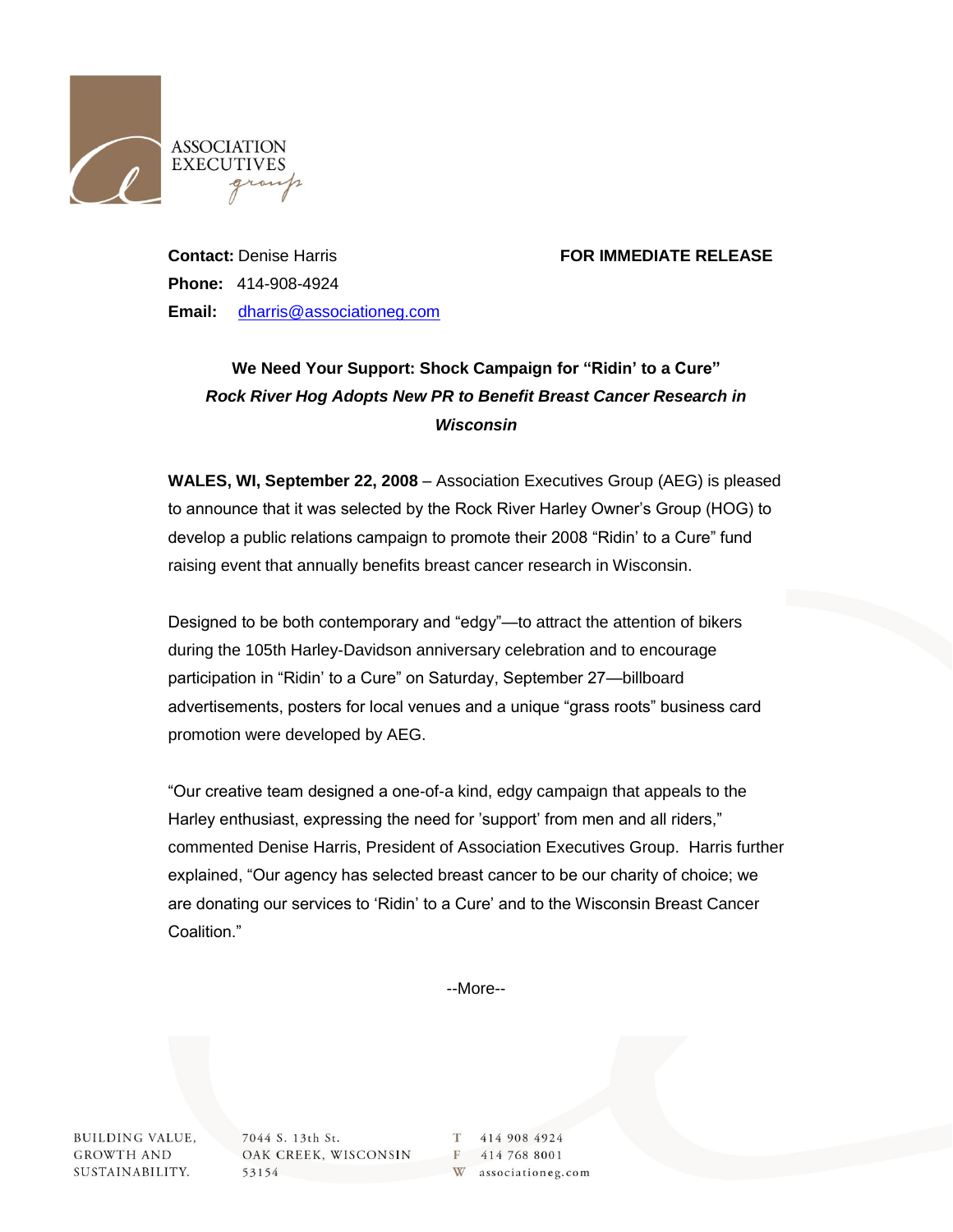

The "Ridin' to a Cure" advertising uses a faceless woman – representing the fact that breast cancer can affect women of all ages and races – who is being embraced by a supporting male figure. The image is intended to depict support in a non-sexual, strong, protective manner. The "We Need Your Support" headline addresses the literal visual support that is being given to the woman's breast in the image.

However, the overall message of the campaign is to remind all viewers that women cannot fight breast cancer alone without the support of family and friends—and that women need support emotionally, financially and physically.

Ken Matthews, chairman of the 2008 "Ridin' to a Cure" event, states, "This is a direct and candid approach so that people are aware of the fact that breast cancer affects both women and men. We need to get the message out that this is a very nasty disease and we truly need your support to find a cure. The campaign addresses this head on in a manner that is tasteful yet memorable."

The male figure is portrayed with typical biker black leathers, medals, and tattoos representing sponsorship by Rock River HOG and Wisconsin Harley-Davidson. The use of orange and black coloration is another nod to Wisconsin Harley-Davidson sponsorship. In comparison, the women in the campaign are softer and more vulnerable; they are wearing a necklace with the ribbon symbol of breast cancer and, in some shots, a pink breast cancer arm band. The hot pink coloration and the logo's integration of the motorcycle wheel with the pink breast cancer ribbon illustrate the marriage of these two elements in the campaign for "Ridin' to a Cure."

--More--

**BUILDING VALUE, GROWTH AND** SUSTAINABILITY.

7044 S. 13th St. OAK CREEK, WISCONSIN 53154

T 414 908 4924 F 414 768 8001 W associationeg.com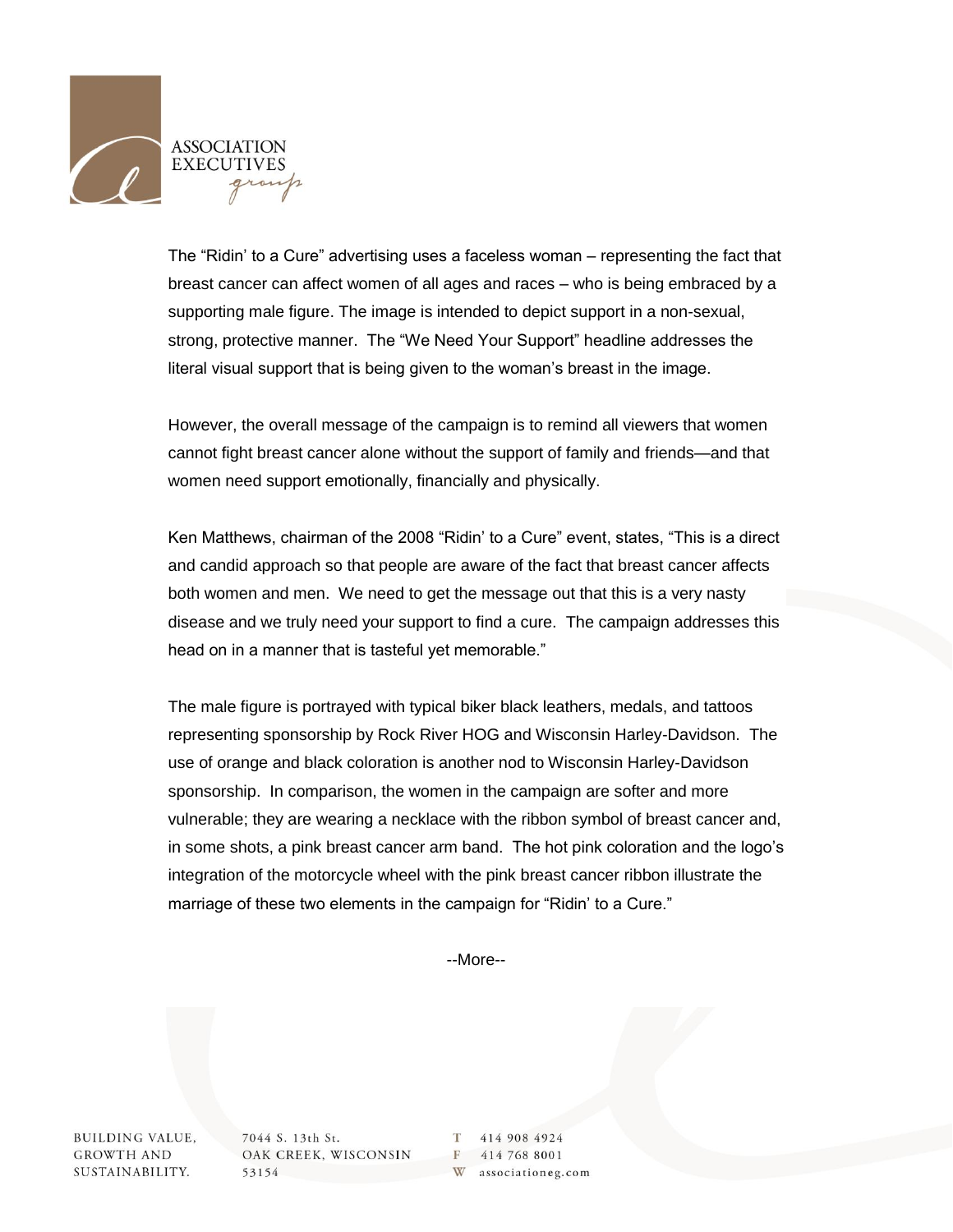

Shots were carefully posed with subtle lighting to project the message that women are not alone in facing this disease and that they can lean on family and friends for support during the difficult times of diagnosis and treatment.

The mission of this annual event is to raise money and educate the community on the truths and myths of breast cancer, and to inform the public on preventative care and ways to support breast cancer patients and survivors. From its inception in 1994, when \$55,000 was collected, to last year's ride that raised over \$310,000, the Rock River HOG Chapter continues to grow this event each year. Run exclusively by volunteers, there are no administrative costs. Over the past thirteen years, the Rock River HOG Chapter has donated in total nearly \$2.5 million toward breast cancer research in Wisconsin.

A Salute to Survivors Parade will travel through Oconomowoc on Friday, September 26, at 6:00 PM (staging at 5:00 PM at the mini-mall by Schwefel's Restaurant located on Hwy 16 in Oconomowoc), followed by a pre-registration party (6:00 – 10:00 PM) at Olympia Resort and Conference Center.

The 2008 "Riding' to a Cure" fundraiser departs from Wisconsin Harley-Davidson in Oconomowoc at 8:30 AM on Saturday, September 27 and will offer a day of scenic riding in the Kettle Moraine area with a delicious lunch and thirst quenching beverages, live band entertainment and a chance to win spectacular door prizes and auction items including a drawing for a 2009 Harley-Davidson motorcycle. Registration is 8:30 – 11:00 AM; a donation of \$40 is requested.

--More--

**BUILDING VALUE, GROWTH AND** SUSTAINABILITY.

7044 S. 13th St. OAK CREEK, WISCONSIN 53154

T 414 908 4924 F 414 768 8001 W associationeg.com